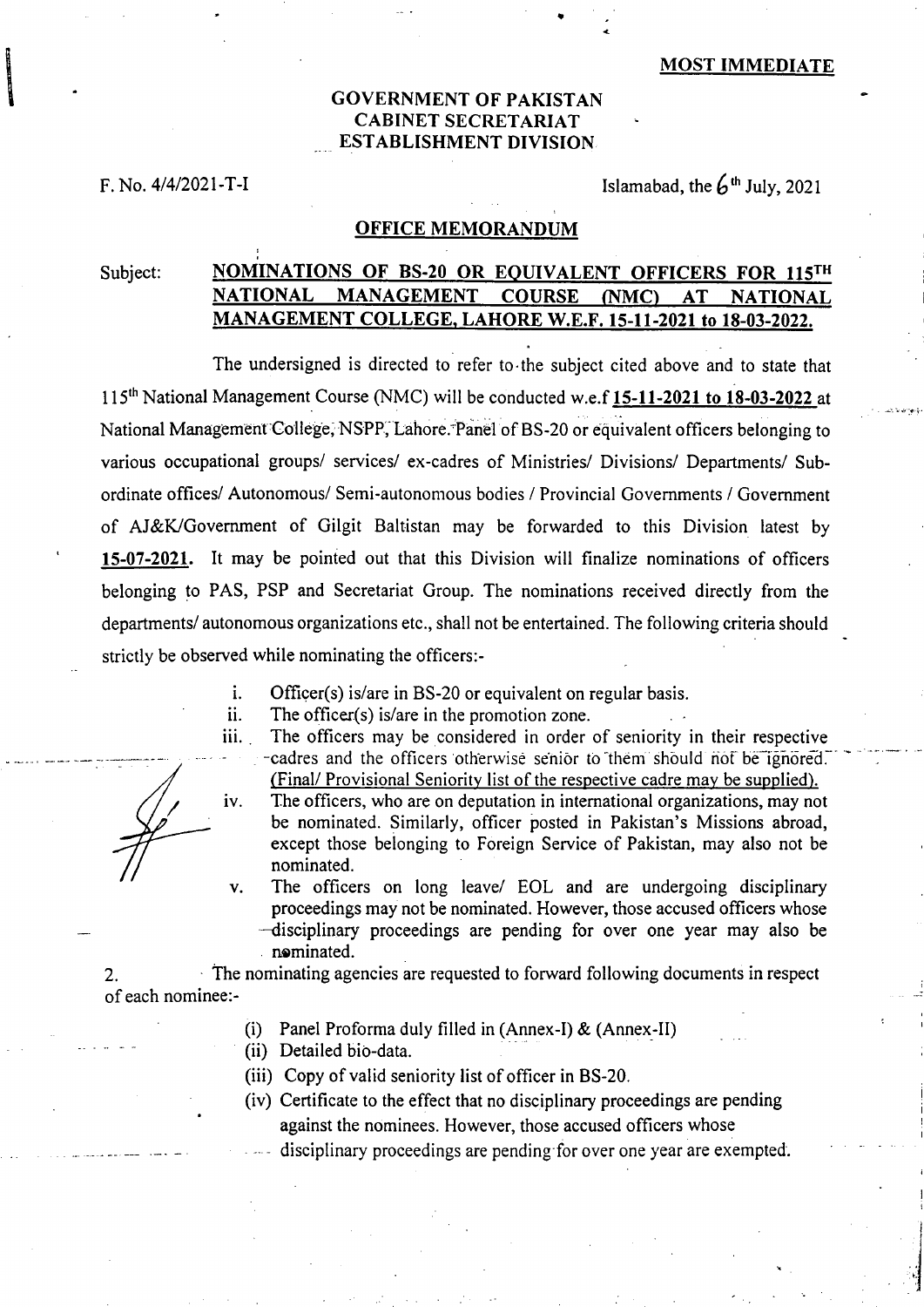Latest annual medical examination report in respect of nominees.

•

**3b** 

- (vi) Certificate to the effect that no junior officer has been nominated for the course.
- (vii) Certificate to the effect that course fee in respect of participants (officers other than occupational groups/services) have been paid to Training Institutes.

### **Important Requirements**

- Proficiency in computer related skills is a pre-requisite for the course. Nominated officers, who are not computer literate, may be advised to immediately start working on computer, so that they do not start the training with a handicap.
- According to Rule 8 (b) of Civil Servants Promotion (BPS-18 to BPS-21) Rules, 2019, a Civil Servant shall be recommended for supersession if he / she fails thrice for any reason to attend the mandatory training.".  $\mathbb{F}_{q}$  and  $\mathbb{F}_{q}$
- The subject course is mandatory for promotion; therefore, in the event of selection of officers for the training, the controlling Ministries/ Divisions/Departments/Governments should relieve the officers.

-3. The course fee is Rs. 1,000,000/- per participant which covers the boarding and lodging expenses at the National Management College Hostel and expenses on mandatory inland/foreign study tour. The payment of course fee in respect of officers of occupational groups and ex-cadre officers of all Ministries/Divisions and their attached departments will be made by the Establishment Division while in case of officers of the Provincial Governments and autonomous bodies/organizations etc. nominated for the course shall be arranged by their respective Government/Organization to the Director General, NIM concerned through Bank draft/ cross cheque / pay order at the time of joining the course by the officer concerned or as early as possible.

4. It is, therefore, requested that nominations along-with the requisite information/ documents complete in all respects may be forwarded to this Division on or before the closing date i.e 15-07-2021.

Encl: As above.

Saieed R<sup>y</sup>amzan) Joint Secretary (Training)

- 1. The Secretary, President's Secretariat (Public), Islamabad.
- The Secretary to the Prime Minister, Prime Minister's Office, Islamabad.
- 3. All the Secretaries, Federal Ministries/Divisions, Islamabad/Rawalpindi.
- All the Chief Secretaries of Provinces/AJ&K Governments, Lahore, Peshawar, Karachi, Quetta, Gilgit and Muzaffarabad.
- The Secretary, Wafaqi Mohtasib (Ombudsman)'s Secretariat, Islamabad.
- The Auditor General of Pakistan, Islamabad.
- The Secretary, National Assembly Secretariat, Islamabad.
- 8. The Secretary, Senate Secretariat, Islamabad.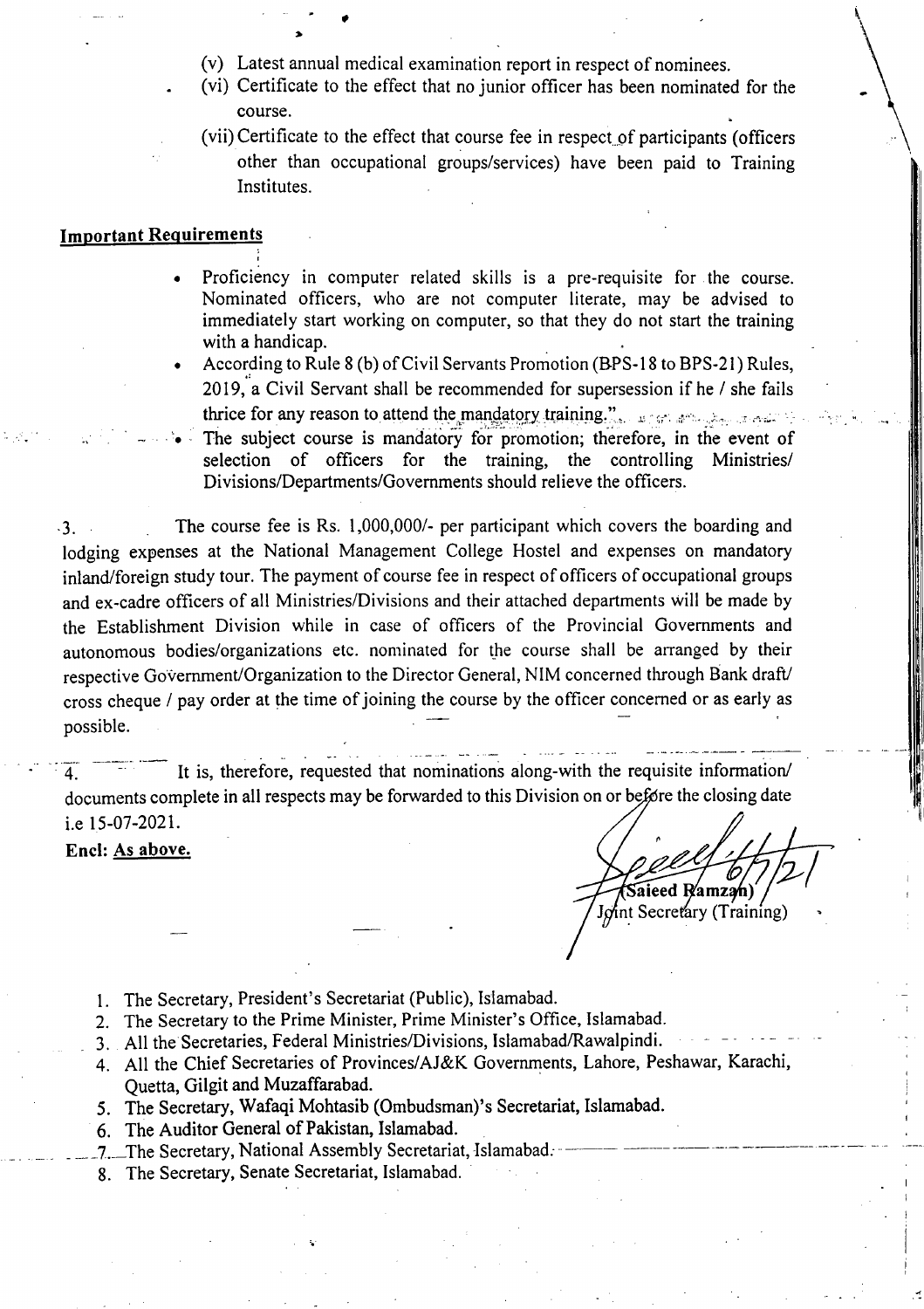- 9. The Chairman, Federal Board of Revenue (FBR), Islamabad.
- 10. The Chairman, National Accountability Bureau (NAB), Islamabad.
- 11. The Chairman Federal Public Service Commission (FPSC), Islamabad.
- 12. The Director General, ISI, Islamabad.
- 13. The Director General, IB, Islamabad.
- 14. The DG (HR), State Bank of Pakistan, Karachi.
- 15. Vice Chancellor, NED University of Engineering & Technology, University Road,
- The SEVP/Group Chief (HR Management *&* Administration Group), National Bank of Pakistan (NBP) Building, Head Office, 1.1. Chundrigar Road, Karachi.

## **Copy to:-**

- 
- 1. The Rector, National School of Public Policy (NSPP), Shahrah-e-Quaid-e-Azam, Lahore. All Joint Secretaries/ DGs Establishment Division, Islamabad.
- 3. Director (PD), Establishment Division, Islamabad.
- DS (Computers) for placing on web-site.
- 5. SPS to Secretary, Establishment Division, Islamabad.
- 
- 6. SPSs to Additional Secretary (I&II), Establishment Division, Islamabad. APS to Joint Secretary (Training), Establishment Division, Islamabad.
	-

rs. Alia Asad) Deputy Secretary (T-I)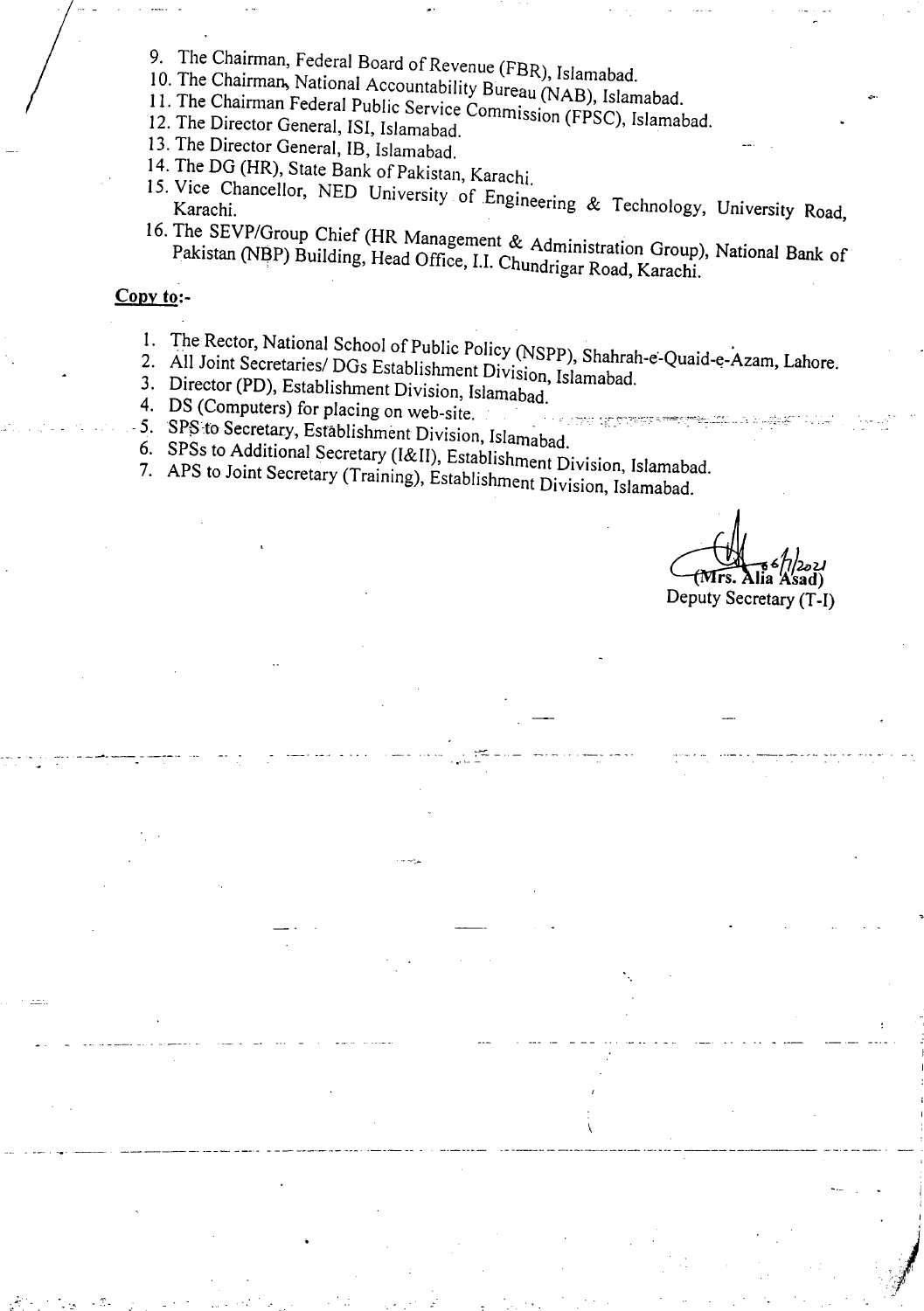### **ANNEX-I**

# **PANEL PROFORMA FOR NMC FOR BS-20**

| $\sim$         |                      |                 | SENIORITY No.       |      |  |
|----------------|----------------------|-----------------|---------------------|------|--|
|                |                      |                 | <b>CONFIDENTIAL</b> |      |  |
|                |                      |                 | AS ON               | 2021 |  |
| <b>NAME</b>    | <b>SERVICE/GROUP</b> | <b>DOMICILE</b> | DATE OF JOINING     |      |  |
| <b>SERVICE</b> |                      |                 |                     |      |  |

**Date of Birth Date of Superannuation** 

# **Qualification**

Date of Promotion. BS-18 BS-19. BS-20

# **Training Courses Courses Achieved Grade Achieved**

# **Penalties if any imposed**

**Under E&D Rules Removal from Service (Special Power) Ordinance 2000.** 

**Posting held:** 

**BS-17-18** 

**BS-19.** 

**BS-20** 

### **Postal/Present Address**

# **Mobile/Office Contact No.**

**Email Address** 

## **Signature/Stamp of Administrative Authority**